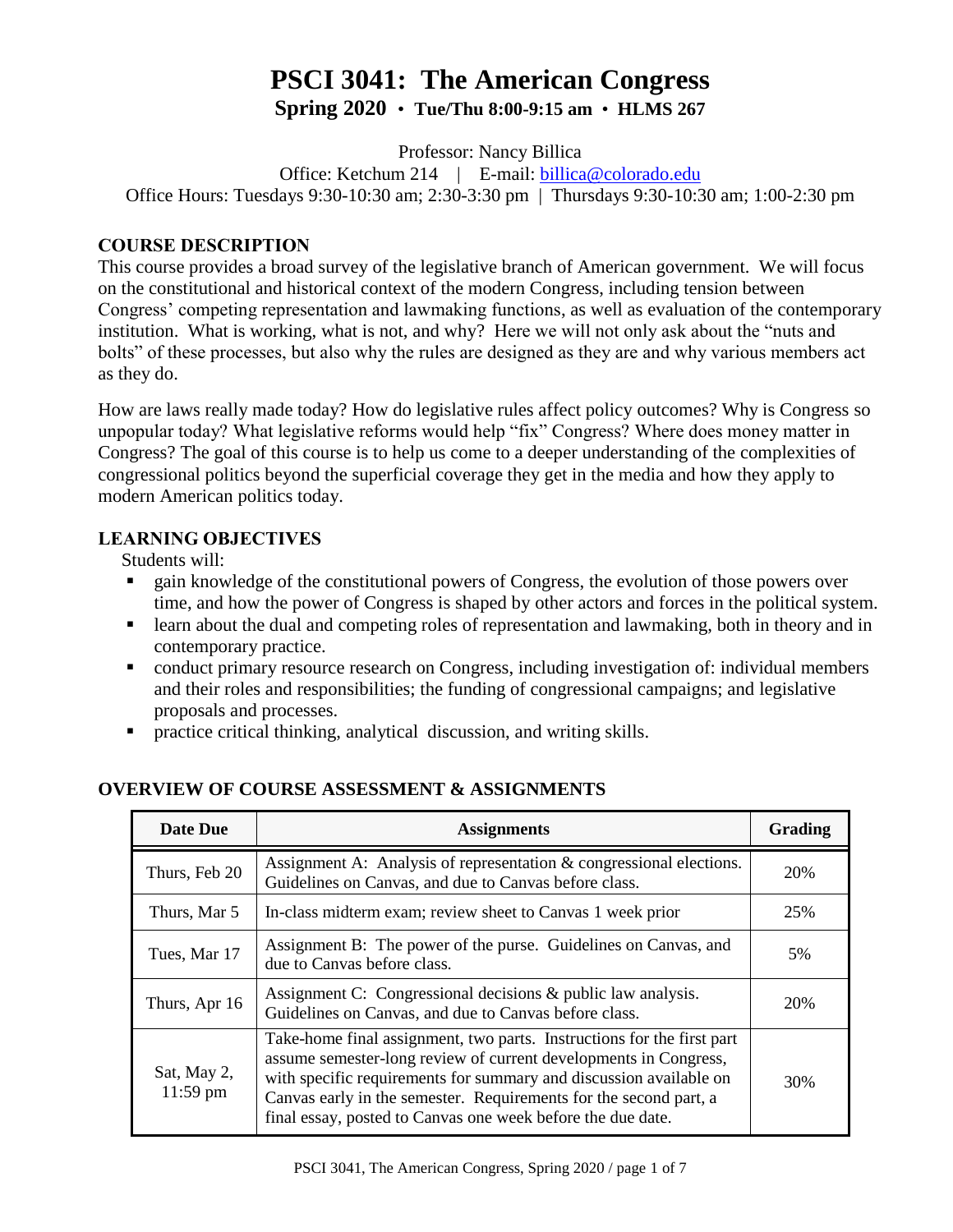#### **COURSE READINGS**

Readings are drawn from two required books, and additional selections as listed on the class schedule.

- Roger Davidson et al., Congress and Its Members (CQ Press, 17<sup>th</sup> or 16<sup>th</sup> edition). Henceforth referred to as *CAIM*.
- Lawrence Dodd and Bruce Oppenheimer, eds., *Congress Reconsidered* (CQ Press, 11<sup>th</sup> edition, 2017). Henceforth referred to as *CR 2017*. Note that earlier editions of this text do not include the specific readings assigned for this class. Thus, you should be using the  $11<sup>th</sup>$  edition.

#### **RESEARCH & WRITING ASSIGNMENTS:**

Assignments will involve use of a variety of source materials for examining key questions related to the US Congress. Goals: To guide and motivate individual research and investigation; to stimulate critical thinking and writing; and to spark class discussion and learning from shared findings.

Student research will be the subject of in-class discussion (be prepared to share what you are finding) as well as in-depth individual inquiry. The writing assignments focus on different questions involving the powers and responsibilities of Congress, including both representation and lawmaking. Assignment A focuses on campaign and election issues (choice of several options), with implications for representation in Congress. Assignment B will have the whole class focusing on the congressional responsibility over issues of spending and the federal budget. Each student will be assigned to research and represent a particular member of the Senate Appropriations Committee, and that knowledge will shape in-class discussion of federal budget and appropriations decisionmaking. Assignment C requires assessment of congressional decision making, including evaluation of what influences voting decisions and review of a particular measure recently enacted into law.

Detailed assignment guidelines are posted to Canvas. Be sure to review assignment requirements early and allow yourself sufficient time to fully and successfully complete the work.

#### **MIDTERM EXAM (Thursday, March 5th):**

The midterm will cover the whole range of course concepts considered in class, including lectures, readings and discussion. Note that the lecture material will not necessarily appear in the readings, and not all readings will be discussed in class. Thus, good preparation means being in class and completing all of the assigned readings. The exam will include a mixture of multiple choice and short answer questions (to motivate mastery of key information and concepts), and at least one essay designed to stimulate synthesis and critical analysis. A review sheet will be posted to Canvas approximately one week before the exam.

## TAKE-HOME FINAL ASSIGNMENT (due to Canvas Saturday, May 2<sup>nd</sup>, no later than 11:59

**pm):** This final assignment will have two separate components: (a) The first will focus on review and application of course concepts from across the semester – an essay prompt (with choice) that will be posted to Canvas approximately one week before the due date. (b) The second is an assignment that spans the semester through selection of current event news items for review and discussion. Requirements for this part will be available on Canvas early in the semester with the expectation that you will be selecting current event news items related to Congress for review and assessment throughout the semester.

## **CLASS ATTENDANCE & ACTIVE PARTICIPATION**

Students are expected to be in regular attendance and actively engaging with the material. Regular attendance means arriving on time, remaining for the entire class session, and avoiding unnecessary absences. Active engagement means being attentive and fully participating in all aspects of classroom activity, including asking and answering questions in the classroom and regularly participating in group discussions. Discussion and sharing of findings from individual research assignments is also expected. No points for just making it to class, but points lost for more than 2 classes missed.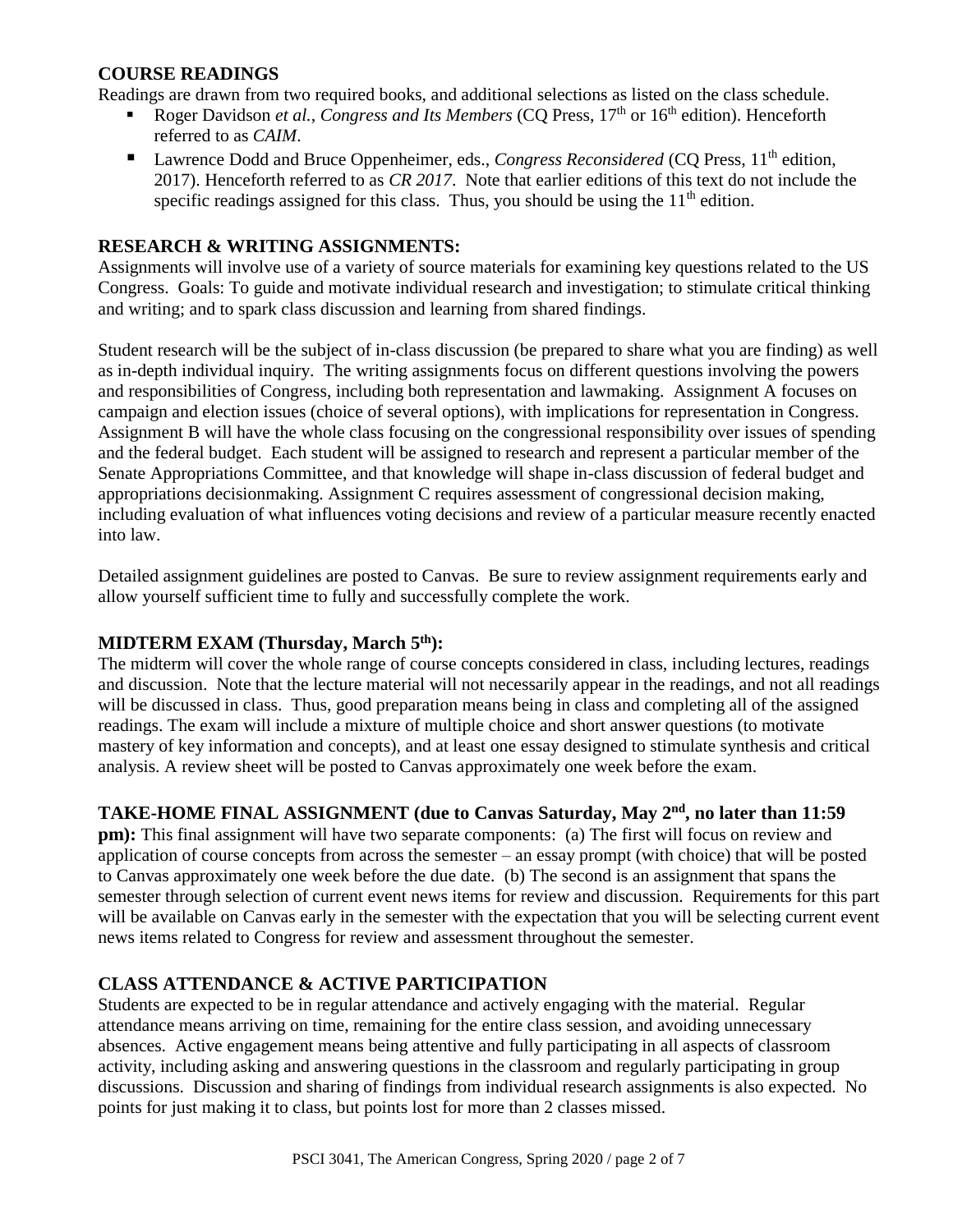## **Class & University Policies & Expectations**

- **Classroom etiquette:** The basic rule is one of respect. The goal is to create a community where all feel free to participate in classroom discussion and are open to the ideas and contributions of others. We should expect to disagree with each other on at least some issues of debate, but discussion and disagreement must be expressed in a manner that recognizes the dignity of all and is open to learning from other perspectives. Disrespectful language and/or behavior will not be tolerated.
- **Use of technology in the classroom:** Laptop computers and other electronic devices distract from the classroom learning environment and thus are not to be routinely used in class without the prior consent of the instructor.
- **Assignment submissions and due dates:** 
	- o Students are responsible for ensuring that assignments are successfully submitted to Canvas on time and in accessible format (.doc, .docx or .pdf). Be sure to check your document after submission to see that it is readable and that the correct document was uploaded. Back-up copies of assignments may be submitted via email if you're not sure Canvas is working.
	- o Assignments are due on the due dates. Students with legitimate, documented reasons for missing an exam or assignment deadline should consult with the professor *prior to* the due date for alternative arrangements and exemption from late penalties.
	- o In the absence of a pre-approved exception or documented emergency, late penalties apply, with deductions, as follows: Same day, after class begins: -10%; next day: -20%; each day thereafter, an additional 10% deduction, with papers 4 or more days overdue accepted at 50% credit.
- **Grading:** While most assignment grades will be posted on Canvas, the complete set of grading records will be maintained by the professor (and may not be fully reflected on Canvas). This includes any deductions related to class attendance and participation.
- **Accommodation for Disabilities:** If you qualify for accommodations because of a disability, please submit your accommodation letter from Disability Services to your faculty member in a timely manner so that your needs can be addressed. Disability Services determines accommodations based on documented disabilities in the academic environment. Information on requesting accommodations is located on the [Disability Services website.](http://www.colorado.edu/disabilityservices/students) Contact Disability Services at 303- 492-8671 or [dsinfo@colorado.edu](mailto:dsinfo@colorado.edu) for further assistance. If you have a temporary medical condition or injury, see [Temporary Medical Conditions](http://www.colorado.edu/disabilityservices/students/temporary-medical-conditions) under the Students tab on the Disability Services website.
- **Classroom Behavior:** Students and faculty each have responsibility for maintaining an appropriate learning environment. Those who fail to adhere to such behavioral standards may be subject to discipline. Professional courtesy and sensitivity are especially important with respect to individuals and topics dealing with race, color, national origin, sex, pregnancy, age, disability, creed, religion, sexual orientation, gender identity, gender expression, veteran status, political affiliation or political philosophy. Class rosters are provided to the instructor with the student's legal name. I will gladly honor your request to address you by an alternate name or gender pronoun. Please advise me of this preference early in the semester so that I may make appropriate changes to my records. For more information, see the policies on [classroom behavior](http://www.colorado.edu/policies/student-classroom-and-course-related-behavior) and the [Student Code of Conduct.](http://www.colorado.edu/osccr/)
- **Honor Code:** All students enrolled in a University of Colorado Boulder course are responsible for knowing and adhering to the Honor Code. Violations of the policy may include: plagiarism, cheating, fabrication, lying, bribery, threat, unauthorized access to academic materials, clicker fraud, submitting the same or similar work in more than one course without permission from all course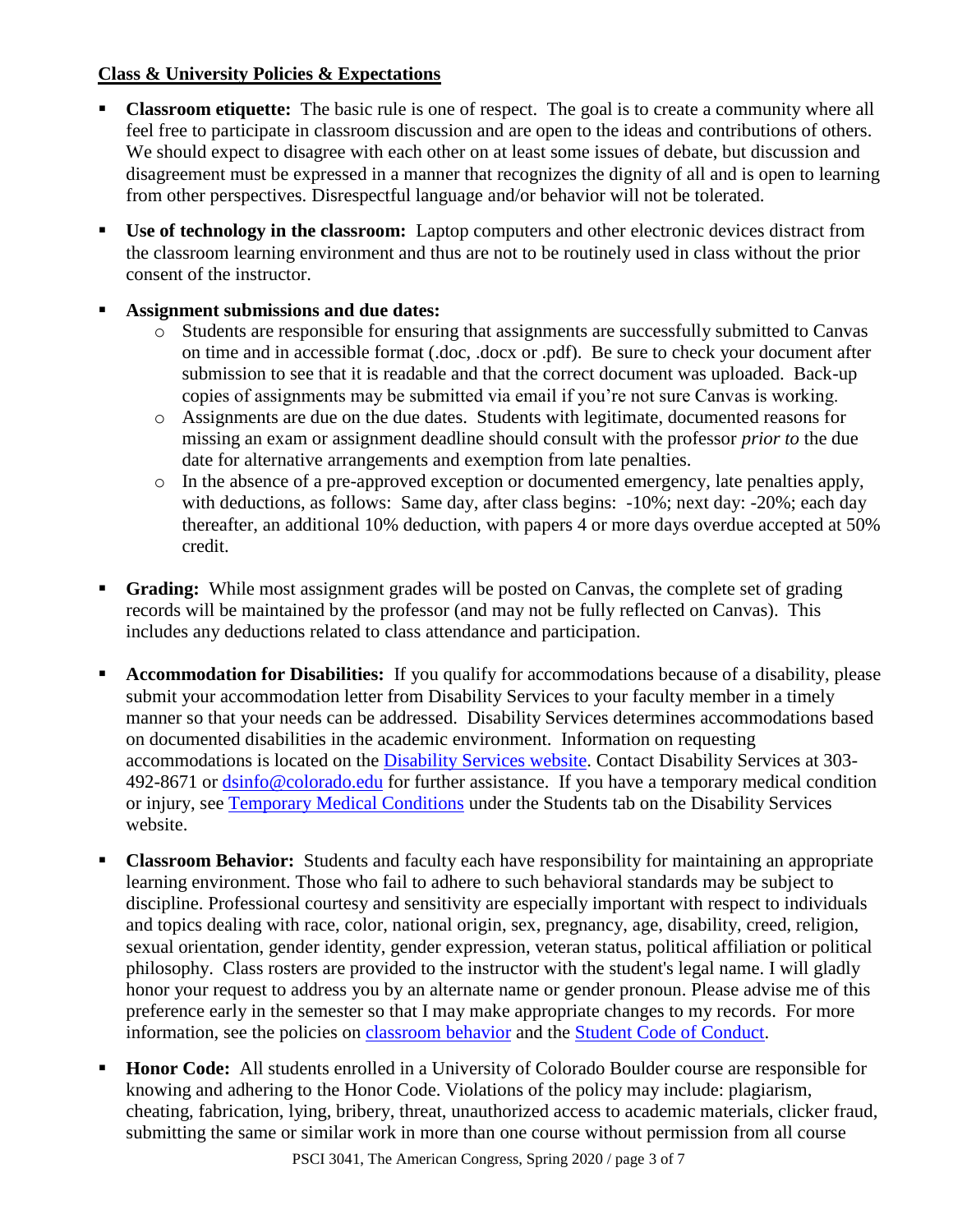instructors involved, and aiding academic dishonesty. All incidents of academic misconduct will be reported to the Honor Code [\(honor@colorado.edu\)](mailto:honor@colorado.edu); 303-492-5550). Students who are found responsible for violating the academic integrity policy will be subject to nonacademic sanctions from the Honor Code as well as academic sanctions from the faculty member. Additional information regarding the Honor Code academic integrity policy can be found at the [Honor Code Office website.](https://www.colorado.edu/osccr/honor-code)

 **Sexual Misconduct, Discrimination, Harassment and/or Related Retaliation:** The University of Colorado Boulder (CU Boulder) is committed to fostering a positive and welcoming learning, working, and living environment. CU Boulder will not tolerate acts of sexual misconduct (including sexual assault, exploitation, harassment, dating or domestic violence, and stalking), discrimination, and harassment by members of our community. Individuals who believe they have been subject to misconduct or retaliatory actions for reporting a concern should contact the Office of Institutional Equity and Compliance (OIEC) at 303-492-2127 or cureport@colorado.edu. Information about the OIEC, university policies, [anonymous reporting,](https://cuboulder.qualtrics.com/jfe/form/SV_0PnqVK4kkIJIZnf) and the campus resources can be found on the [OIEC website.](http://www.colorado.edu/institutionalequity/)

Please know that faculty and instructors have a responsibility to inform OIEC when made aware of incidents of sexual misconduct, discrimination, harassment and/or related retaliation, to ensure that individuals impacted receive information about options for reporting and support resources.

 **Religious Holidays:** Campus policy regarding religious observances requires that faculty make every effort to deal reasonably and fairly with all students who, because of religious obligations, have conflicts with scheduled exams, assignments or required attendance. Please let me know as soon as possible of any schedule conflicts – before missing class or assignments. See *[campus policy](http://www.colorado.edu/policies/observance-religious-holidays-and-absences-classes-andor-exams)  [regarding religious observances](http://www.colorado.edu/policies/observance-religious-holidays-and-absences-classes-andor-exams)* for full details.

## **Schedule of Class Lecture Topics, Readings & Assignments**

*\*\*\* Class schedule subject to change \*\*\**

Note: Readings listed as "CAIM" refer to the text, *Congress and Its Members* (Davidson, et al); readings listed as "CR 2017" refer to the text, *Congress Reconsidered*, 11<sup>th</sup> ed., 2017 (Dodd & Oppenheimer, eds.)

| <b>Week</b>  | <b>Dates</b> | <b>TOPICS &amp; ASSIGNMENTS</b>                                                                                                                                                                                                                                                                                                                                                                                                                     |
|--------------|--------------|-----------------------------------------------------------------------------------------------------------------------------------------------------------------------------------------------------------------------------------------------------------------------------------------------------------------------------------------------------------------------------------------------------------------------------------------------------|
| $\mathbf{1}$ | Jan 14, 16   | <b>Introduction &amp; overview</b><br>CAIM, Chap 1<br>п<br>Sarah Binder, "Congress's 2019 looks startling in the rear-view mirror. Here are 4<br>$\blacksquare$<br>key takeaways," Washington Post, Monkey Cage, December 30, 2019; on Canvas.                                                                                                                                                                                                      |
| $\mathbf{2}$ | Jan 21, 23   | <b>Congress and the Constitution</b><br>CAIM, Chap 2<br>п<br>Jeffrey Toobin, "Our Broken Constitution," The New Yorker, December 1, 2013; on<br>$\blacksquare$<br>Canvas<br>Take a look at:<br>U.S. House of Representatives, homepage with links to: members, leaders,<br>$\blacksquare$<br>committees, and legislative activity, https://www.house.gov/<br>U.S. Senate, homepage with links to: Senators, committees, legislation & records,<br>п |
|              |              | https://www.senate.gov/                                                                                                                                                                                                                                                                                                                                                                                                                             |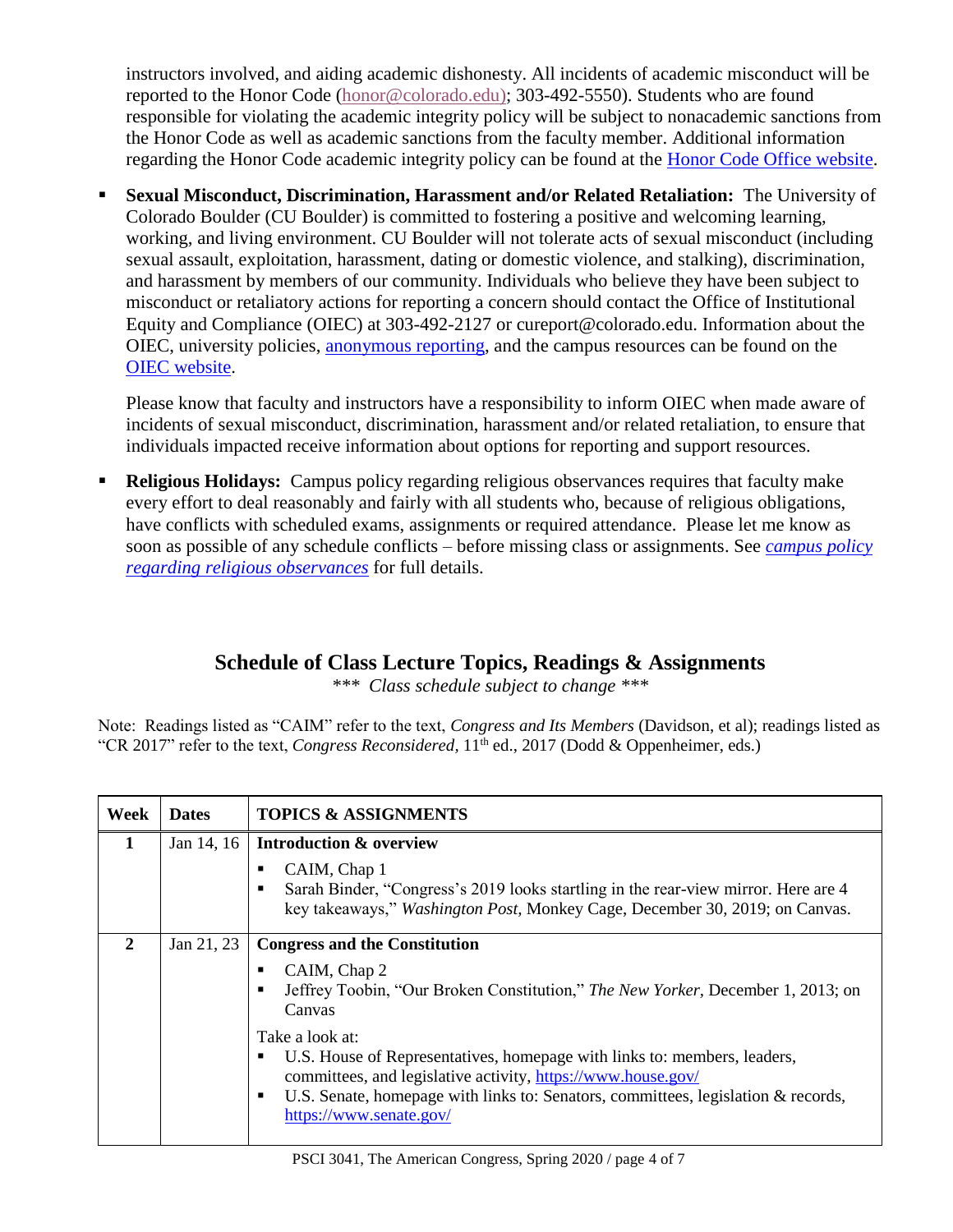|                         |               | Congress.gov, a service of the Library of Congress providing the most current<br>٠<br>information on legislation and public laws and links to members $\&$ committees,     |  |
|-------------------------|---------------|----------------------------------------------------------------------------------------------------------------------------------------------------------------------------|--|
|                         |               | https://www.congress.gov/                                                                                                                                                  |  |
|                         |               | Nelson Polsby, "The Institutionalization of the U.S. House of Representatives,"<br>п<br>American Political Science Review Vol. 62, No. 1 (March 1968), available on Canvas |  |
|                         |               | Scan the many links on "House History," available by the Office of the Historian,<br>п                                                                                     |  |
|                         |               | U.S. House of Representatives at http://history.house.gov/Institution/ -- including the<br>"Origins & Development: From the Constitution to the Modern House" link         |  |
|                         |               | Read the U.S. Senate "Origins and Development" essay, from the U.S. Senate<br>п                                                                                            |  |
|                         |               | Historical Office, available at http://www.senate.gov/history/instdev.htm.                                                                                                 |  |
| Week<br>3               | Jan 28, 30    | Assessing Congressional powers & current controversies                                                                                                                     |  |
|                         |               | CAIM, Chap 15<br>п<br>Kriner, Chap 17, CR 2017, "Congress, Public Opinion, and the Political Costs of<br>٠                                                                 |  |
|                         |               | Waging War"                                                                                                                                                                |  |
|                         |               | Congressional Research Service (CRS), "Impeachment and the Constitution," CRS<br>п                                                                                         |  |
|                         |               | report R46013, November 20, 2019,<br>https://crsreports.congress.gov/product/pdf/R/R46013                                                                                  |  |
|                         |               | Molly Reynolds, "Improving congressional capacity to address problems and oversee<br>٠                                                                                     |  |
|                         |               | the executive branch," Brookings Institution, Big Ideas Report, December 4, 2019, on<br>Canvas.                                                                            |  |
|                         |               | Suggested:                                                                                                                                                                 |  |
|                         |               | Casey Burgat, "The House asked members for their ideas to make Congress work                                                                                               |  |
|                         |               | better. This is what they suggested," Brookings Institution, September 21, 2018,<br>available here.                                                                        |  |
|                         |               | Podcast, Radiolab, "60 Words," January 7, 2020,<br>٠                                                                                                                       |  |
|                         |               | https://www.wnycstudios.org/podcasts/radiolab<br>Podcast from National Public Radio, "Impeachment: A Daily Podcast," from WNYC<br>п                                        |  |
|                         |               | Radio, multiple episodes, https://www.npr.org/podcasts/767280204/impeachment-a-                                                                                            |  |
|                         |               | daily-podcast                                                                                                                                                              |  |
| Week                    | Feb 4, 6      | <b>Representation in Congress</b>                                                                                                                                          |  |
| $\overline{\mathbf{4}}$ |               | CAIM, Chap 5<br>п<br>٠                                                                                                                                                     |  |
|                         |               | Jordan, et al, Chap 5, CR 2017, "Constituency Representation in Congress"<br>Hero & Preuhs, Chap 6, CR 2017, "Black-Latino Relations in Congress"<br>٠                     |  |
|                         |               | A.W. Geiger, et al, Pew Research Center, "The Changing Face of Congress in 6<br>٠                                                                                          |  |
|                         |               | Charts," February 15, 2019, https://www.pewresearch.org/fact-tank/2019/02/15/the-<br>changing-face-of-congress/                                                            |  |
|                         |               | Take a look at:                                                                                                                                                            |  |
|                         |               | Govtrack.us, to identify and track individual members of Congress and their records,<br>٠                                                                                  |  |
|                         |               | https://www.govtrack.us/start                                                                                                                                              |  |
| Week<br>5               | Feb 11,<br>13 | Selection of representatives: campaigns & elections                                                                                                                        |  |
|                         |               | CAIM, Chap 3<br>٠<br>Erikson & Wright, Chap 3, CR 2017, "Voters, Candidates, and Issues in<br>٠                                                                            |  |
|                         |               | Congressional Elections"                                                                                                                                                   |  |
|                         |               | Suggested:                                                                                                                                                                 |  |
|                         |               | Podcast from Mother Jones, "The Political Fight that Will Shape 2020 – and<br>٠<br>Beyond," available here.                                                                |  |
|                         |               | Try out the "Redistricting Game" from the USC Annenberg Center, available at<br>٠                                                                                          |  |
|                         |               | http://www.redistrictinggame.org/resourceguide.php.                                                                                                                        |  |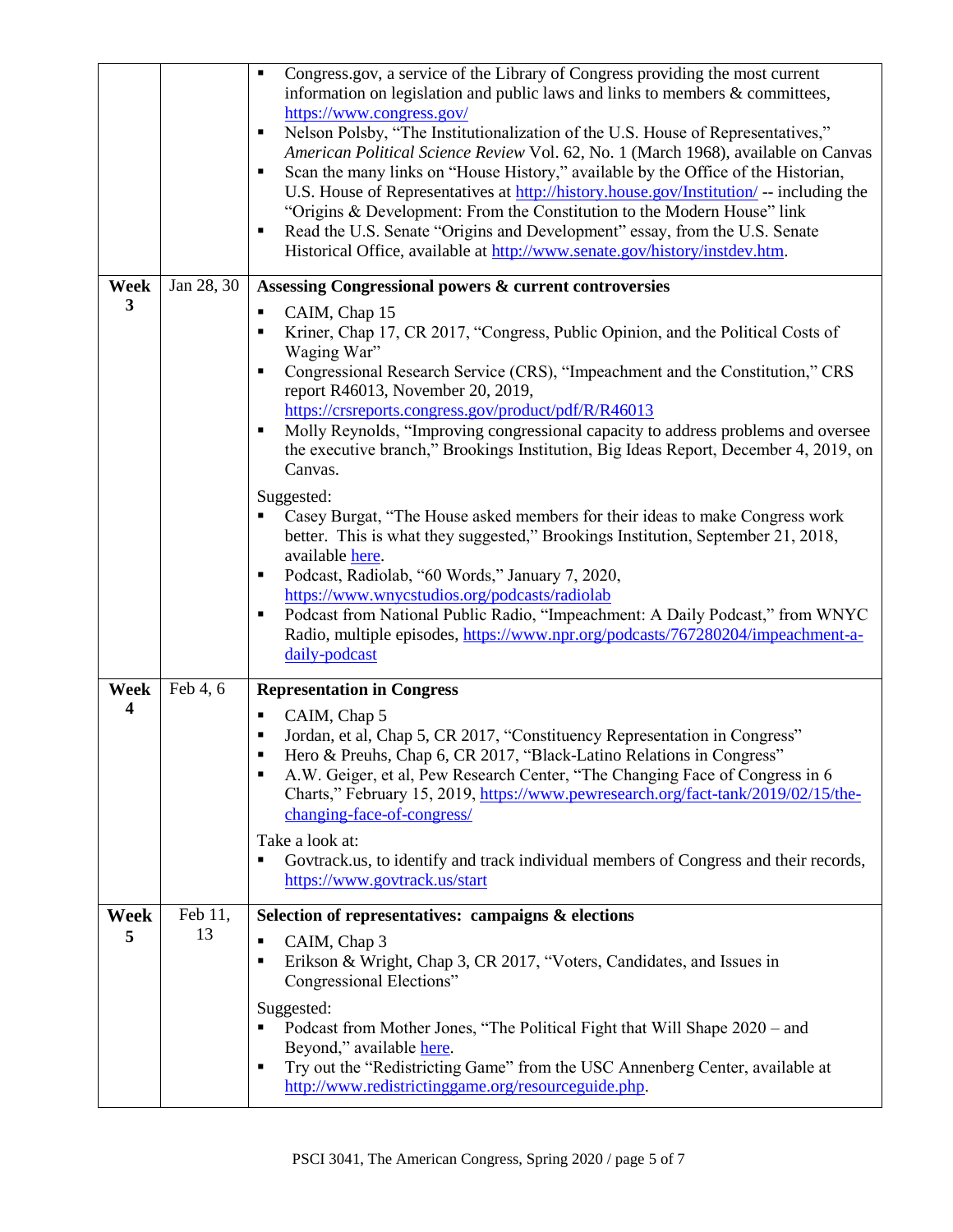| Week | Feb 18, | Congressional campaigns & elections, cont'd                                                                                                                                 |  |
|------|---------|-----------------------------------------------------------------------------------------------------------------------------------------------------------------------------|--|
| 6    | 20      | CAIM, Chap 4<br>П                                                                                                                                                           |  |
|      |         | Jacobson, Chap 4, CR 2017, "Partisanship, Money, and Competition"<br>Е                                                                                                      |  |
|      |         | Suggested:                                                                                                                                                                  |  |
|      |         | Ballotpedia, providing objective information on American politics at all levels of                                                                                          |  |
|      |         | government, including campaign & election reports,                                                                                                                          |  |
|      |         | https://ballotpedia.org/Legislative_Branch                                                                                                                                  |  |
|      |         | Cook Political Report, non-partisan newsletter analyzing US campaigns & elections,<br>٠<br>http://www.cookpolitical.com                                                     |  |
|      |         | Opensecrets.org, Center for Responsive Politics, independent research group tracking<br>٠                                                                                   |  |
|      |         | money in US politics $\&$ its effects on elections $\&$ public policy,                                                                                                      |  |
|      |         | http://www.opensecrets.org/                                                                                                                                                 |  |
|      |         | Vote Smart, providing unbiased information on candidates and elections,<br>$\blacksquare$                                                                                   |  |
|      |         | https://votesmart.org/                                                                                                                                                      |  |
|      |         | DUE Thursday, Feb 20 (submit to Canvas before class): Assignment A, analysis of                                                                                             |  |
|      |         | representation & congressional elections                                                                                                                                    |  |
|      |         | Be prepared to share and discuss interesting findings and lingering questions arising<br>п                                                                                  |  |
|      |         | from your research                                                                                                                                                          |  |
| Week | Feb 25, | <b>Leaders &amp; parties in Congress</b>                                                                                                                                    |  |
| 7    | 27      | CAIM, Chap 6<br>٠                                                                                                                                                           |  |
|      |         | Sinclair, Chap 1, CR 2017, "The New World of U.S. Senators"<br>п                                                                                                            |  |
|      |         | Aldrich & Rohde, Chap 2, CR 2017, "Lending and Reclaiming Power"<br>п                                                                                                       |  |
|      |         | Smith & Gamm, Chap 7, CR 2017, "The Dynamics of Party Government in<br>П<br>Congress"                                                                                       |  |
|      |         |                                                                                                                                                                             |  |
|      |         |                                                                                                                                                                             |  |
| Week | Mar 3   | <b>Organization of Congress</b>                                                                                                                                             |  |
| 8    |         |                                                                                                                                                                             |  |
|      | Mar 5   | In-class Midterm Exam: Thursday, Mar 5                                                                                                                                      |  |
| Week | Mar 10, | <b>Committees in Congress</b>                                                                                                                                               |  |
| 9    | 12      | CAIM, Chap 7<br>٠                                                                                                                                                           |  |
|      |         | Volden & Wiseman, Chap 11, CR 2017, "Legislative Effectiveness and Problem<br>$\blacksquare$                                                                                |  |
|      |         | Solving in the U.S. House of Representatives"<br>Hanson, Chap 12, CR 2017, "The Endurance of Nonpartisanship in House                                                       |  |
|      |         | Appropriations"                                                                                                                                                             |  |
| Week | Mar 17, | <b>Power of the Purse</b>                                                                                                                                                   |  |
| 10   | 19      | Е                                                                                                                                                                           |  |
|      |         | CAIM, Chap 14                                                                                                                                                               |  |
|      |         | DUE Tuesday, Mar 17 (submit to Canvas before class): Assignment B, class<br>discussion notes, analysis of congressional responsibility over issues of spending and          |  |
|      |         | the federal budget                                                                                                                                                          |  |
|      |         | Be prepared to share, discuss and debate from the perspective of your assigned<br>П                                                                                         |  |
|      |         | member of the Senate Appropriations Committee                                                                                                                               |  |
|      |         |                                                                                                                                                                             |  |
|      |         | Check out at least one of the following for building knowledge of current federal budget,<br>deficit spending, the public debt, and challenges facing Congress in planning: |  |
|      |         | Federal Budget Challenge, https://www.federalbudgetchallenge.org/pages/overview.<br>٠                                                                                       |  |
|      |         | This is an on online exercise to consider options for addressing the federal budget,                                                                                        |  |
|      |         | from Next 10 (https://www.next10.org/about)                                                                                                                                 |  |
|      |         | The Debt Fixer, from Committee for a Responsible Federal Budget,<br>п<br>http://www.crfb.org/debtfixer/                                                                     |  |